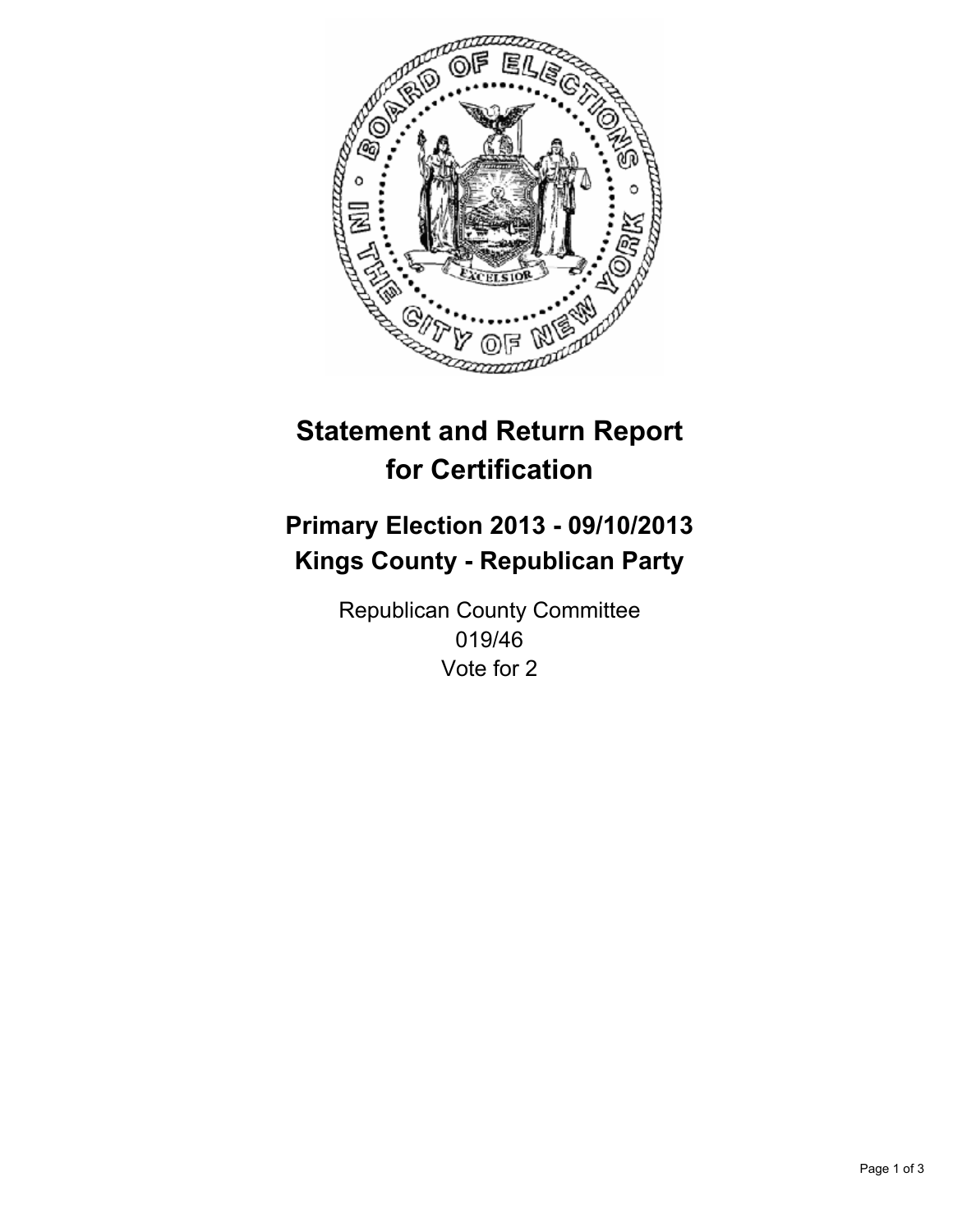

### **Assembly District 46**

| <b>EMERGENCY</b>        | 17 |
|-------------------------|----|
| ABSENTEE/MILITARY       |    |
| <b>FEDERAL</b>          | 0  |
| SPECIAL PRESIDENTIAL    | 0  |
| AFFIDAVIT               | 0  |
| <b>RAISA ZAGORSKY</b>   | 15 |
| ALEXANDER ZAGORSKY      | 18 |
| SHERRI M. PIERRO        | 10 |
| YEKATERINA K. BELENKOVA | 15 |
| <b>Total Votes</b>      | 58 |